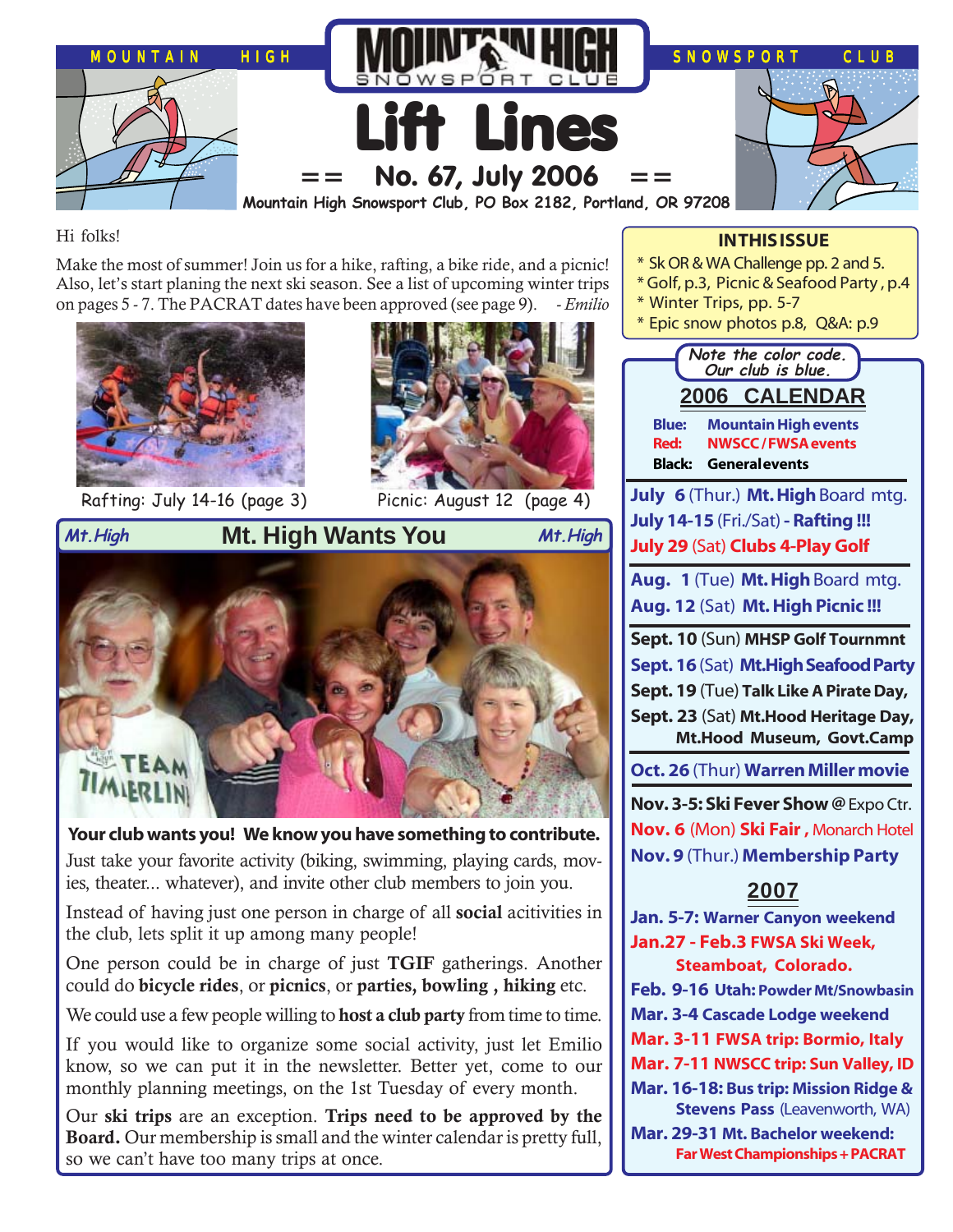# MOUNTAIN HIGH Recent Trips & Events SNOWSPORT CLUB

# **Ski Oregon Challenge + Ski Washington next season!**

**June 21, 2006** (Wednesday)**. Steve Coxen**, past President of the NW Ski Club Council, handed out the awards to those who have successfully completed the Ski Oregon Challenge at the monthly NWSCC meeting. The 3 winners who had skied all **11** Oregon ski areas each received an award plaque and a \$50 gift certificate for local ski stores. **David Schor** won first place (for being the first to accomplish the feat). **Emilio** was second.

The grand prize, a 10-time pass to Mt. Hood Meadows was awarded by random drawing among all 4 challengers, and the winner was **Ed Palmer**, who had skied 9 of the 11 areas (enough for an award).

**McCoy Smith** was out of town, so could not attend the meeting. His award was mailed to him.

See photos at **[www.mthigh.org/PhotosRecent.htm](http://www.mthigh.org/PhotosRecent.htm)**.

Next season, there will be a **Ski Washington Challenge**. Washington has 12 ski areas plus 1 Heli-skiing and 1 Catskiing operator. A minimum of 10 ski areas should be visited in a single season, to qualify for an award. Extra credit will be given for any of the additional four.

Stay tuned for more info in the upcoming issues, including a map of all the Washington ski areas.

# **Mt.High Mt.High Hike to Hawk Mt. (OR)**

**June 25, 2006.** (Sunday) Another great hike! Magnificent views of Mt. Jefferson and Mt. Hood. We played a game of horseshoes at the end of the trail.

At the end of the hike, back at the trailhead, Elisabeth and Chuck treated everyone to some "happy hour" treats. Yummm!

See more photos in Philip Blair's online photo album at: **<http://homepage.mac.com/glamorousgoose/PhotoAlbum133.html>**

Also, more photos on our web site: **[www.mthigh.org/PhotosRecent.htm](http://www.mthigh.org/PhotosRecent.htm)**.



**Playing horseshoes in front of Mt. Jefferson trailhead**





**Emilio, Ed, and David**



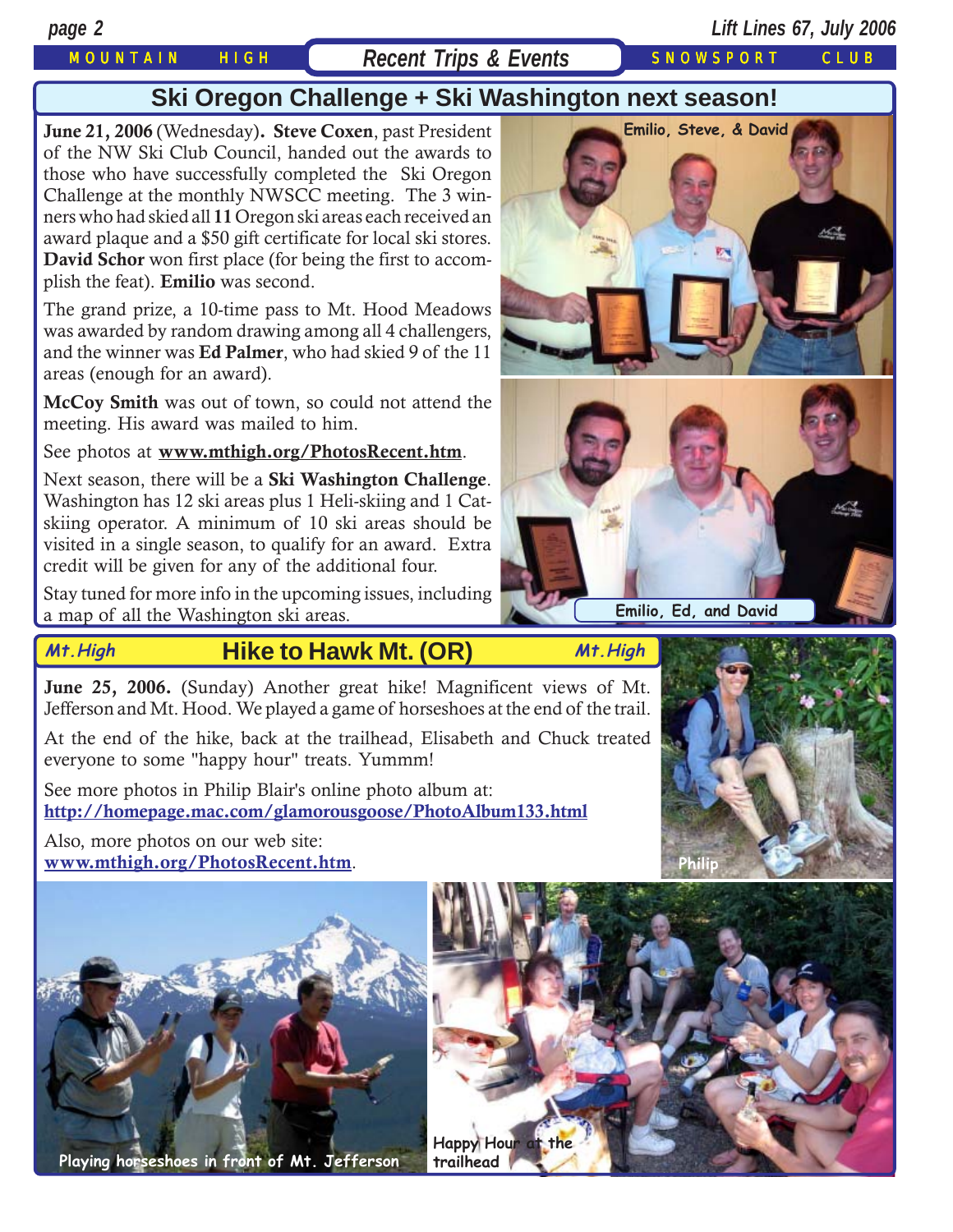## *Lift Lines 67, July 2006 page 3*

## MOUNTAIN HIGH



**Upcoming events** SNOWSPORT CLUB



The water is running high and the weather is great. Come early Friday to set up. We'll meet in Maupin City park (Camp spaces 1-5) around 11am Friday, then head up to Harpin Flat and "Get-Er-Done". Saturday we'll raft from the park around 10:00 am. There are still a few spaces available. Call Gordy at 503-804-8363 or **[gordylusk@hotmail.com](mailto:gordylusk@hotmail.com)**.

**July 14 - 15**

## **TRIP INCLUDES:**

**Camping:** Thursday, Friday and Saturday night in Maupin City Park. Camp sites 1-5, near bathroom and office. RV space available for \$20.00 a night.

**Rafting:** (Row, Paddle or just ride) Friday, starting at 11:00 am and Saturday, starting at 10 am.

**Saturday night BBQ Dinner** in the park by "Lous Q". All other food and drinks are your own responsibility.

## **PRICE:**

Camp, raft, dinner =  $$85.00$  pp, (Non Members \$100.00) Raft and dinner =  $$65.00$  pp, (Non Members  $$80.00$ ) RV Spaces at \$20.00 a night extra.

Use the Dough Transmittal Form on page 11.

\* This is not a professionally guided trip. It is a club function for our members and their friends to have fun. We are all personally responsible for our own actions. Rafting can be dangerous. By registering for this event you and your guests will relinquish any and all claim of responsibility and claims of liability on all parties participating in this event, board members and Mountain High Snowsports Club... **We WILL have a great time... Cptn. Gordy**

# **NWSCC "Clubs 4-Play" Golf Tournament NHSP Golf Charity**



**July 30 (Sunday)**. This will be the 8th annual golf tournament. Several local ski clubs participate, 4-person teams, 18 holes scramble. **Location:** Oregon City Golf Course at Lone Oak (Bevercreek Rd.).

**Tee time:** 8:00 am

**Price:** Tournament, food, party and prizes: \$**49** per person. Carts are available. Call the golf course at 503-518-2846.

Clubs will compete for the Perpetual Club Trophy. All players must be from the same club for this trophy.

Specify **names** and **email addresses** of your team members. Make out a check to **NWSCC**, and mail it to **NWSCC**, PO Box 1915, Portland, OR 97207.

**Info: Marilyn Sigler**: 360-883-6937, **[Marski@teleport.com](mailto:marski@teleport.com)**.

**For Mt. High members, Gary Stevenson**, our club President and "golf guy", will help coordinate and set up teams within our own club. Phone: 503-257-6368.

**Sept. 10** (Sunday)

The **Mt. Hood Ski Patrol** is the beneficiary of this charity Golf Tournament, sponsored by **Jelly Bean**.

It will be held at The Reserve Vineyards & Golf Club, 4747 S.W. 229th, Aloha, Oregon 97007.

Check in at 6:45 am. Shot-gun start at 7:30 am.

Prizes, hosted lunch, raffle, and silent auction.

See more info at:

**[www.mthoodskipatrol.org/](http://www.mthoodskipatrol.org/golf/2006/) [golf/2006/](http://www.mthoodskipatrol.org/golf/2006/)**

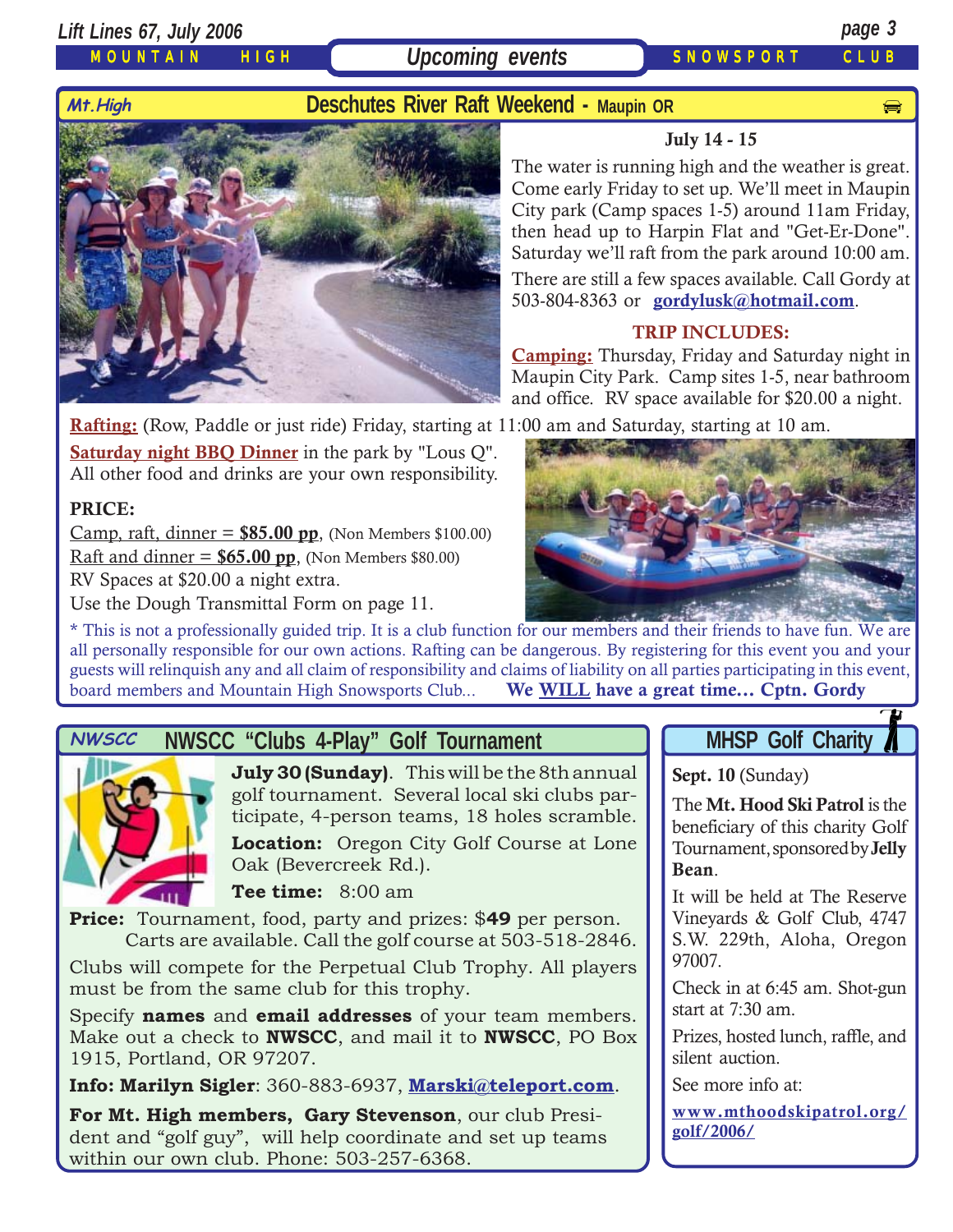## MOUNTAIN HIGH ( Upcoming Events ) SNOWSPORT CLUB

# *page 4 Lift Lines 67, July 2006*

# **Mt. High Picnic Mt.High Mt.High**

**Aug. 12 (Sat.)**: Our annual Summer picnic.

**Place:** Sellwood Park, picnic area A *(same as last year)*.

**Time: 9:00** am for bike ride, meet at bike trail by the water, near park entrance.

 **11:00** am for picnic, north-west of the church, on the left side of the path (if you enter the park from the south, heading north).

**Details:** Lots of fun activities, like:

- \* *Bike ride* at 9:00 am (abt. 1 hour) eto<br>Go
- \* *Softball game:* 12(noon) 1pm;

\* *Potluck* - Everyone bring a favorite dish (BBQ grills available at the park) **Sue & Kurt in Sellwood Park, last summer**

\* *BYOB* Club provides only soft drinks.

\* *BBQ* -Mt.High will provide hot dogs and hamburgers. Eat abt. **1:30 pm**.

**What to bring:** Food & drink, lawn chair, blanket, softball, catcher gloves, badmington game, horseshoes, tennis racket, swim suit, ...

**Contact: Gary Stevenson**, 503-257-6368.

**Directions:** Note: there are 2 parks, one on each side of the railroad tracks! For the bike ride, we'll meet at the Sellwood Riverfront park, on the bike path. Ask for Larry Bennett.

For the picnic, at 11 am, enter the Oaks Pioneer park from around SE Grand Ave. To get there, cross the Sellwood bridge and turn left on 6th Ave, then one more left on Spokane, and right on Grande Ave.

Lift Lines

### **Seafood Social Mt.High**

**Sept. 16 (Sat.)**: Annual End-of-Summer Party.

WHAT: Time for our traditional end-of-summer Seafood Social party. This time, for a change, we'll have it across the river, in Washington, and you'd be surprised how close it is to downtown Portland. Our host will be **Diane** and **Bob**. Did you know that Diane is Linda McGavin's sister?

HOSTED BY: Diane Adkin & Bob Raemer

DATE: SATURDAY SEPT 16

TIME: 2:00 pm - UNTIL ?

LOCATION: 2620 NW Cascade Street Camas, WA 98607

CLUB PROVIDES: the main course: seafood / fish and soft drinks



YOU BRING: a side dish, appetizer, or dessert, & libations of choice. Please RSVP to: Diane Adkin:

**[dadkin@attglobal.net](mailto:dadkin@attglobal.net)**

# **Newsletter options**

If you receive the newsletter via email, you now have the option to either:

**A) Recive the complete PDF file**, as usual; or

**B) Receive just a short email containing a link** to the PDF file on our web site.

What's the difference? Not much. The download time is the same, since it is the same

PDF file. For those who have broadband (hi-speed) access, it doesn't make much difference. But, if you have a slow connection, the main question is: when do you want to wait for the file to download?

With **option A**, the wait is up front, when your email is dowloaded to your computer. When you get the email, you automatically get the attached newsletter.

With **option B**, you first get a short email, asking you to click on the link. The wait time will happen only if and when you clik on that link. So far, only **9** people have requested this option (just the link).

If you wish to change, let **[Emilio](mailto:Emilio2000@earthlink.net)** know your preference.

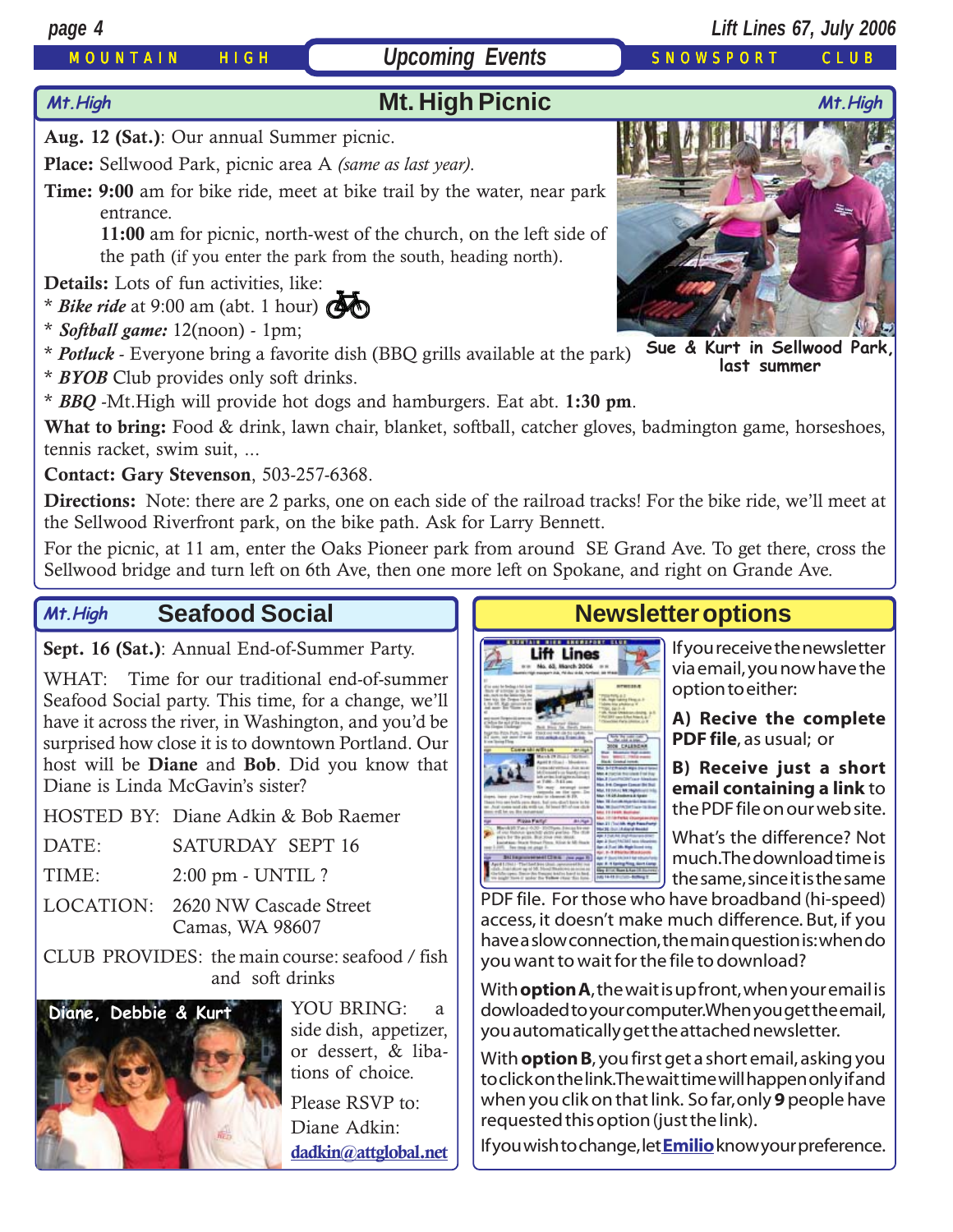

More info will be posted on our web site, and the **[NWskiers.com](http://www.nwskiers.org/)** web site. Contact **Steve Coxen**, 503-679-9022, email: **[sacoxen@aol.com](mailto:sacoxen@aol.com)**.

### **Warner Canyon Weekend Mt.High**

## **Jan. 5 - 7, 2007.**

We discovered Warner Canyon as an excellent place for powder skiing, mainly as a result of the Ski Oregon Challenge last season. Let's visit again this winter.

free. This year, we might stay in one

place for more than one day.

This will be totally informal. It's

not an official "trip", but a simple road trip, either carpooling or caravaning down there. If there is enough interest, we might consider hiring a bus. Otherwise, we'll just drive.

Since Warner Canyon is closed Mon. - Thursday, the best time to visit (for fresh tracks) would be on a Friday, if you can take the day off. We could drive there on Thursday evening, after work. If not, we could leave Friday evening.

Just follow Hwy 97, past Bend, and at La Pine, turn on Hwy 31 to Lakeview.

After skiing at Warner Canyon of Friday/Saturday, we could drive only half-way home, and ski at Hoodoo on Sunday. We'll be home Sunday evening.

If you are interested, please contact **[Emilio](mailto:Emilio2000@earthlink.net)**, 503-378-0171.

### **FWSA FWSA 2007 Ski Week**  $\star$ **FWSA**

# **Steamboat Colorado**

**Jan. 27-Feb. 3** The biggest trip of the year, with clubs from all far West-

ern States participating. The Northwest now has only 36 spots allocated. About 20 are already taken. Son only about 16 remain!!! Steamboat is home to former Olympian - Billy Kidd.

**Price:** \$850 without air.

Price includes 7 nights lodging (dbl occ.), 5 days' lift tickets, Welcome party, Mountain Picnic, 3 races, Farewell Party, and much, much more. Initial deposit of \$250 being accepted now.

See more info on page 10.

**Contact: Rod Robinson,** 1- 541-344-7170, **[rdrobinson@aol.com](mailto:rdrobinson@aol.com)**

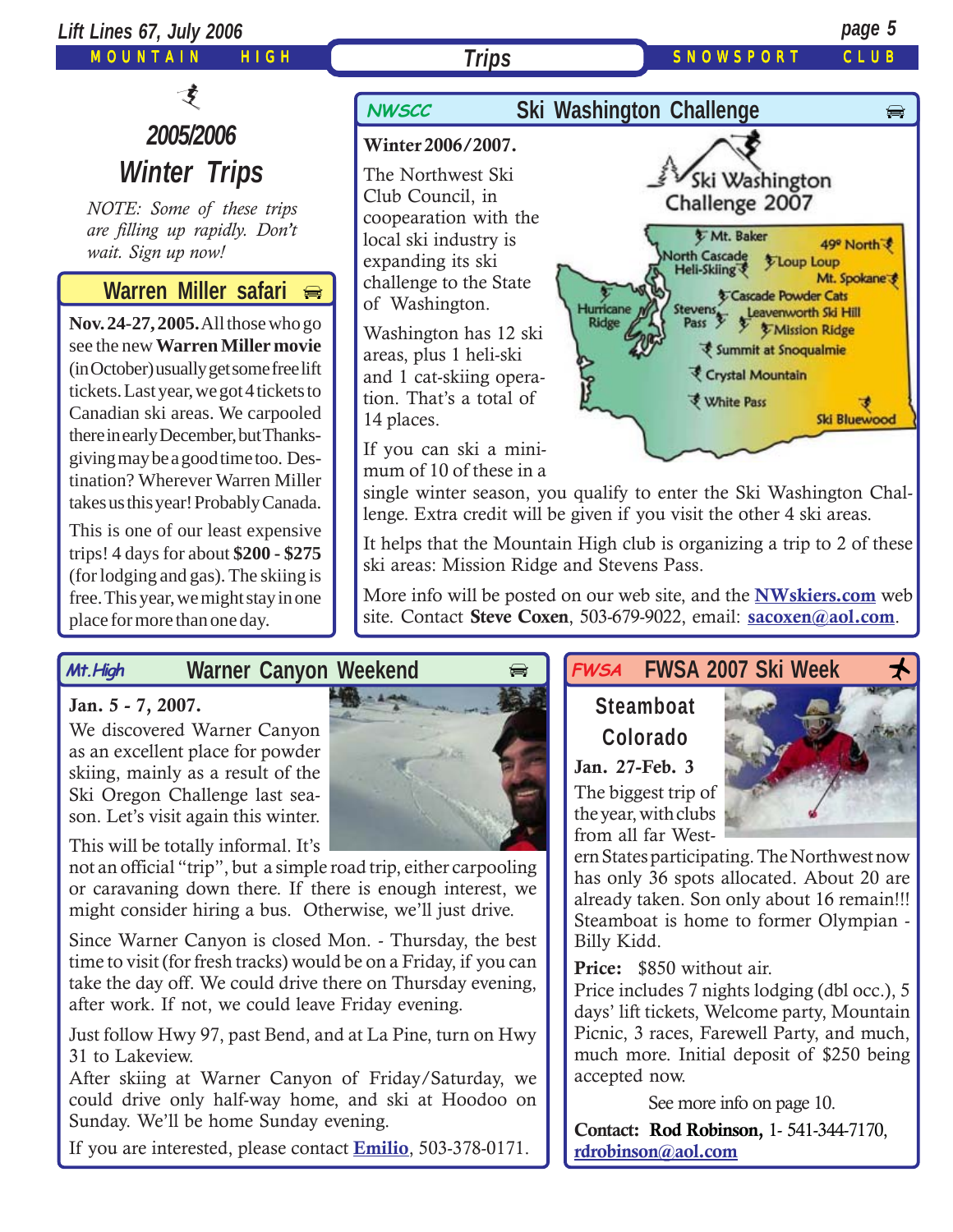

- \* No breakfast, but there is a breakfast restaurant + a supermarket.
- \* 2 lift tickets to Powder Mt. + 2 to Snowbasin
- \* Airfare + Renting an SUV for each 4 people (for the whole week).

We will have all 4 (or all 7) days of skiing available, since our return flight leaves in the evening, so we can ski the whole of the last day. But, only 2 (or only 4) lift tickets are included in the price of the trip, to give everyone more flexibility in deciding where to ski the remaining days.

Depending on snow and weather conditions, we can decide to either continue skiing at Snowbasin and Powder Mountain, or drive to any of the other ski areas. With several SUVs at our disposal, we can even separate into smaller groups going to different places. Park City might be an excellent option for the last day of the trip.

For a **land-only option** (without airfare) please subtract \$**250**.

Emilio & Linda are working on this together. Emilio for the shorter trip, Linda for the longer one. Contacts:

**Emilio:**1-503-378-0171 or **[info@mthigh.org](mailto:info@mthigh.org)**.

**Linda:** 503-412-3531, or email: **[Trips@mthigh.org](mailto:Trips@mthigh.org)**.

To reserve your spot, send a \$**200** deposit, made out to **Mountain High Snowsport Club**, and mail it to Mountain High Snowsport Club, PO Box 2182, Portland, OR 97208.

Remember to indicate which trip you are signing up for: 4 days or 7 days.

included!



Round trip air-fare on Delta airlines. Join a group of skiers from a variety of Far West ski clubs.

**Price: \$1,335 - \$1,440** for food, lodging and transportation. It doesn't include lift tickets. Also, add approx. \$80 pp in taxes, plus a \$150 fuel surcharge.

Possible post trip side trip to Rome and Florence.

**Deposit: \$200** to Far West Ski Association, c/o Norm Azevedo, 901 Sousa Dr., Walnut Creek, CA 94597-2922.

**Contact** Norm at 1-925-944-9816 or **[fwsatravel@sbcglobal.net](mailto:fwsatravel@sbcglobal.net)**.

**Powder Mt.:** 2,000' vertical, and 5,500 acres (the largest in the U.S.) 1 Express Quad, 1 Fixed Quad, 1 Triple, 1 Double. Snowcat ride: \$8.

**Snowbasin:** 2,9590' vertical, and 2,800 acres. 1 Tram, 2 Gondolas, 1 Quad, 4 Triples, 1 Double.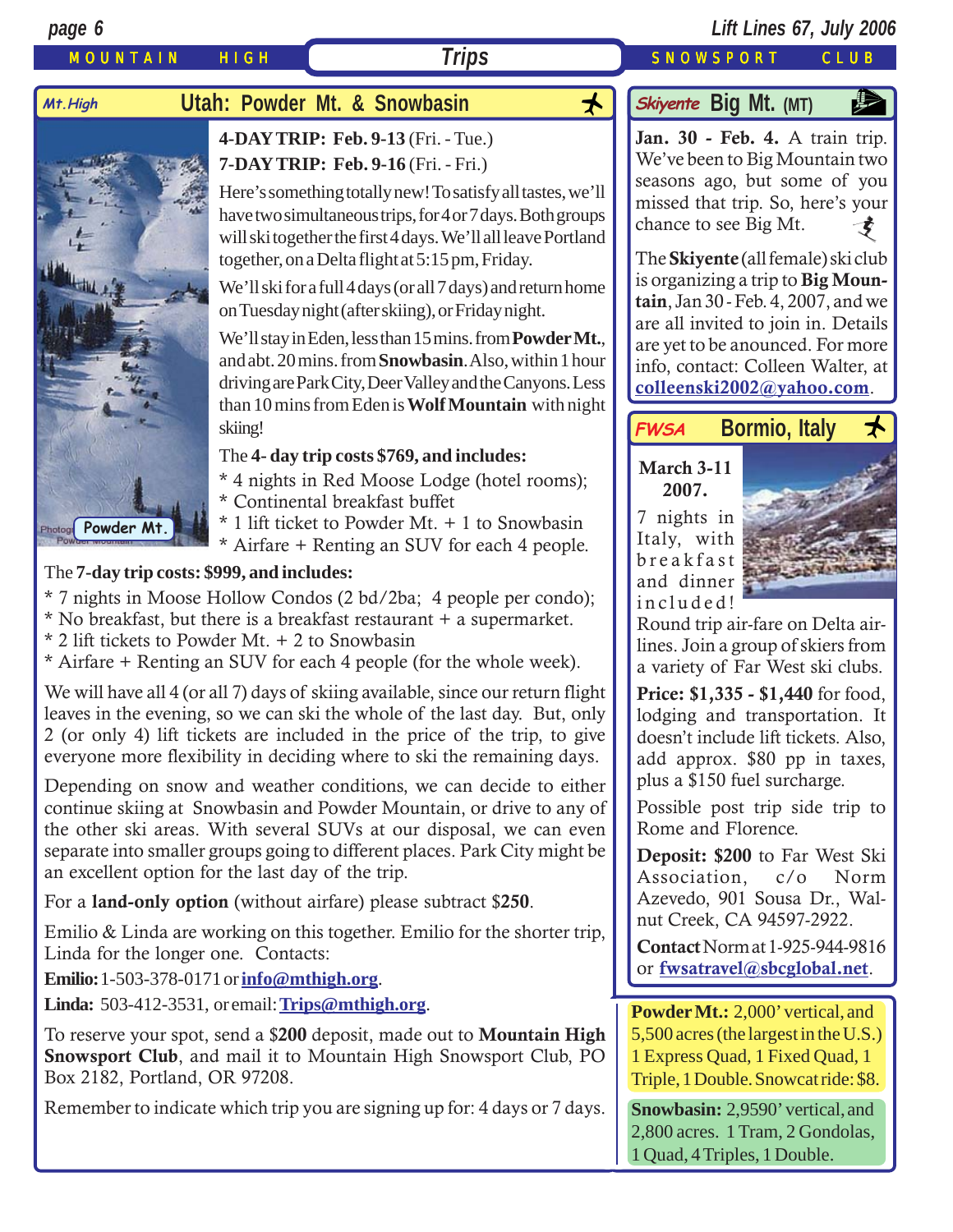## *Lift Lines 67, July 2006 page 7*

## MOUNTAIN HIGH

Mt. High **Cascade Lodge** 

**March 3-4 2007.**

2days/ 1night at the friendly



Cascade Lodge in Government Camp.

We'll ski both days, Saturday and Sunday, most likely at Ski Bowl, just across the street!

In the evening, we can party at Charlie's (also just across the street)!

**Price:** Only **\$17** for lodging per night (in bunk beds). This is a special introductory guest rate for local ski club members.

**Contact** Rich Rizk, 503-641-6048, **[Rich@RizkLaw.com](mailto:Rich@RizkLaw.com)**, or Emilio Trampuz, 1-503-378-0171 or **[info@mthigh.org](mailto:info@mthigh.org)**.

# **NWSCC** Sun Valley, ID <del>人</del>

### **March 7-11 2007.**

4 days/ 4 nights at Sun Valley, with 3,400' vertical on Bald



Mountain, and a total of 2,054 acres, served by 7 Quads, 4 Triples, 5 Doubles.

**Price:** TBA. We are working on a very reasonably priced package that will include air, lodging and lift tickets.

**Deposit: \$100** to NWSCC, c/o Northwest Ski Club Council, PO Box 1915, Portland, OR 97207.

**Contact** Debbi Kor-Lew, 503-682- 1563, or **[ijustwannarun@aol.com](mailto:Ijustwannarun@aol.com)**.

*Check our web site for trip updates [www.mthigh.org/Trips.htm](http://www.mthigh.org/Trips.htm).* Many will come to

# **"Say WA" bus trip** And Alleman Wand Alleman Alleman Alleman Alleman Alleman Alleman Alleman Alleman Alleman Al

# **Mission Ridge & Stevens Pass**

## **March 16-18.**

2 days/ 2 nights. The bus trips are usually our club's best and most fun events. You don't have to miss any work days, as this is just a weekend.

*Trips*

We will leave Friday around 5 pm, and return Sunday night. We'll visit:

1. **Mission Ridge**, with a new express lift installed last season. You can ski by a World **Harry @ Mission Ridge** War II bomber that crashed on the mountain! 2.200' vertical. 1 Express Quad, 3 Doubles.



2. **Stevens Pass**, lots of tree skiing, front and back + lots of cruisers! 1,800' vertical, served by 3 Quads, 4 Triples, 3 Doubles.

**Lodging:** Both nights, we'll stay in the charming town of Leavenworth. We have booked almost the entire Obertal Inn, just for us! Most rooms have 2 queen bed, some have 1 king bed. There are also 2 Fireplace Suites and 2 Jacuzzi Suites. If a couple wants to book one of those suites, each **person** would pay an extra \$42 for a Fireplace Suite or \$64 each for a Jacuzzi Suite. First come, first served. Reserve your's soon!

An "expanded continental breakfast" is included.

**Price:** Only **\$200** for lodging and transportation, plus approx. **\$38** per lift ticket (exact price tba later). We will be getting deeply discounted lift tickets at the hotel.

The trip price is based on 26 people. For each 2 people that sign up over that number, the price for everyone will go down by \$4 . (For example, at 32 people it would cost \$188 each, and at 42 people it would cost only \$168 each!) So, let's make sure everyone goes on this trip!

Contact: **[Linda McGavin](mailto:Trips@mthigh.org)** (trip leader) or Emilio Trampuz (co-captain).

Reservations: Send a \$100 deposit made out to **Mountain High Snowsport Club**, and mail it to Mountain High Snowsport Club, PO Box 2182, Portland, OR 97208.

Remember to specify if you want one of the special rooms.

P.S. In case you didn't know, "Say WA" is Washington's new slogan.

# **Mt. Bachelor Weekend / FWSA Championships**



Bend just for fun!

**Mar. 30 - Apr. 1.** Multiple events. Our last PACRAT race of the season will be on Sunday. The Far West Championships will have a Slalom on Saturday and a GS on Sunday. All PACRAT racers can enter both races. We'll all drive to Bend. More info later. Emilio,1-503-378-0171, **[info@mthigh.org](mailto:info@mthigh.org)**

 $\qquad \qquad \Longleftrightarrow$ 

SNOWSPORT CLUB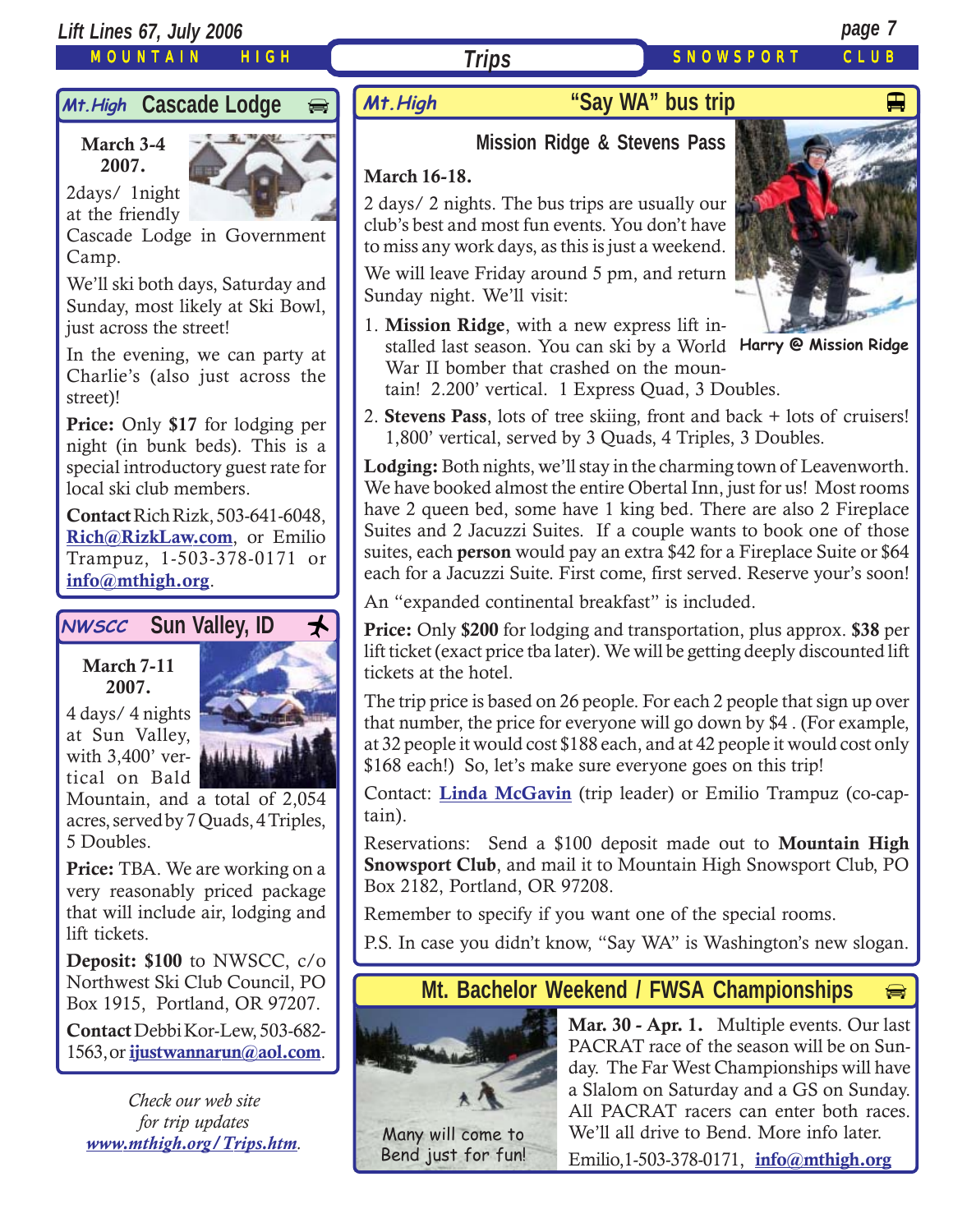*page 8 Lift Lines 67, July 2006*

# **What a Season!**

2005/2006 started off with a bang. Bruce and Linda McGavin enjoyed a fantastic powder day at Meadows on December 2nd.

George Yun took a picture of himself in front of a wall of snow in the Maeadows parking lot at the tail end of the season, in April.

And it's not over yet, Cristian Constantinescu reported the conditions were great on the Palmer snowfield at the end of June, and Timberline remains open till Labor Day (September 4th, 2006)!



**Bruce McGavin at Mt. Hood Meadows**







**Meadows parking lot in April: George Yun**

# **Snowbasin (UT) and Steamboat (CO)**

To prepare for next season's trips, check out these articles. Our member **Les Furnanz** wrote one of them.

**Article on Snowbasin, UT: http://highonadventure.com/Hoa06feb/Lee/lee06.htm**

**Article on Steamboat, CO: http://www.highonadventure.com/Hoa06feb/Les2/ steamboat.htm**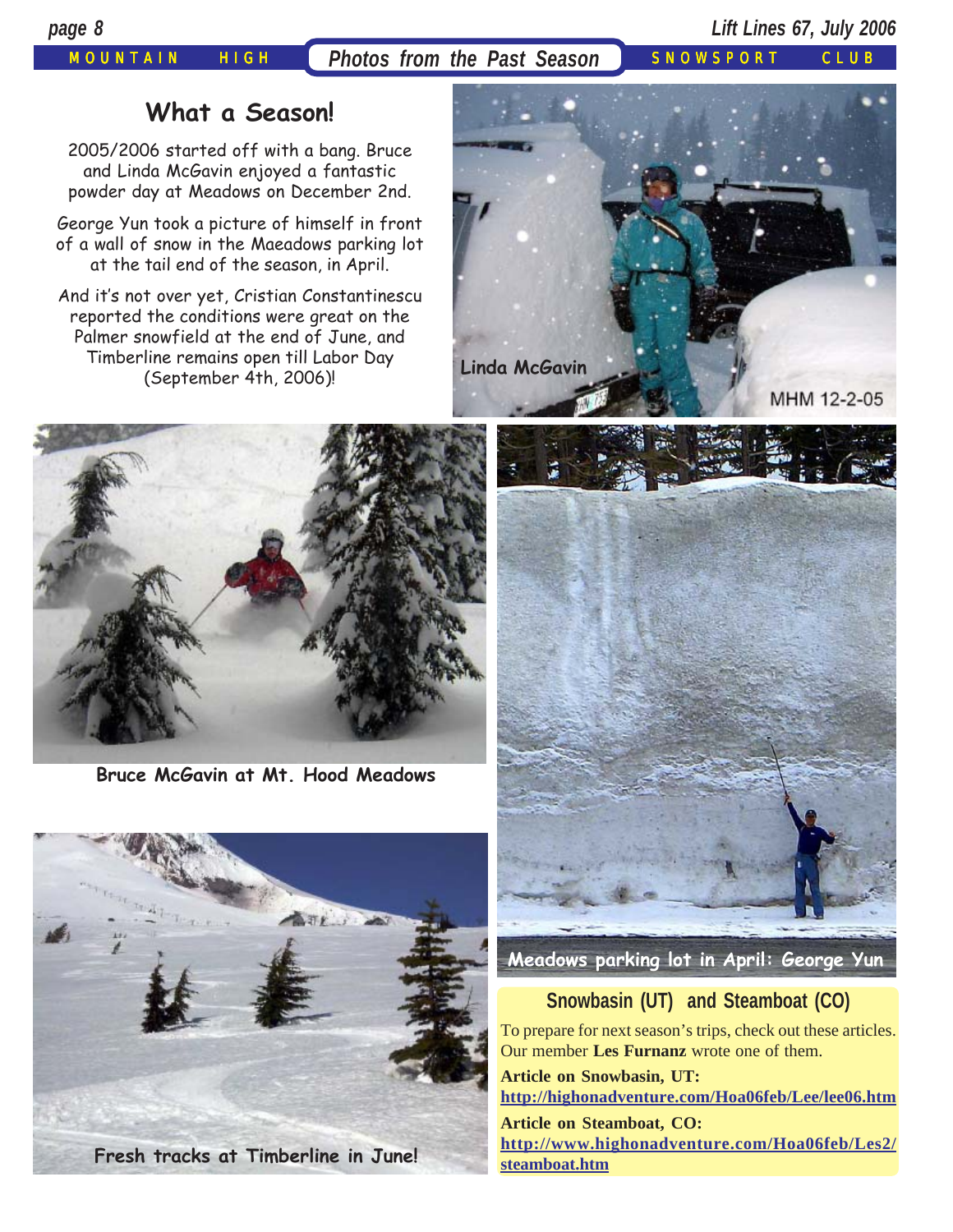*Lift Lines 67, July 2006 page 9*

MOUNTAIN HIGH

PACRAT and NWSCC News SNOWSPORT CLUB



**Alan, Phil and Doug at Ski Bowl**

The PACRAT race dates for next season have been confirmed. Also, **for all future years,** we'll try to keep the exact same weekends, so we will always know in advance when the races will be held, and thus plan our ski trips around it.

These dates still need to be approved by the ski areas, but here are the proposed standard dates:

| Race Weekend              | Date          | <b>Place</b>       |
|---------------------------|---------------|--------------------|
| 1. 2nd Sunday in January  | $1 - 14 - 07$ | Timberline         |
| 2 4th Sunday in January   | 1-28-07       | <b>Meadows</b>     |
| 3. 3rd Sundaz in Februarz | 2'18'07       | Ski Bowl           |
| 4. 2nd Sunday in March    | $3 - 11 - 07$ | <b>Meadows</b>     |
| M. 4th Sunday in March    | $2 - 25 - 07$ | Meadows            |
| 5. 1st Sunday in April    |               | 3-31-07* Bachelor* |
| R. 2nd Friday in April    | 4-13-07       |                    |
|                           |               |                    |

 $M = M$ akeup race (only if another one is cancelled).

 $R =$ Rat Attack (the Awards party)

**\* Exception:** This year, the 5th race will exceptionally be held on **Saturday, March 31, 2007**, at Mt. Bachelor, because it will be combined with the Far

West Championships. Most other years, the 5th race will be held on the 1st Sunday in April, at **Mt. Hood Meadows**.

The final and most accurate dates will always be posted on the PACRAT web site at: **[www.pacrats.org](http://www.pacrats.org/)**.



## **NW Ski Club Council**

Remember, our club is affiliated with the **NWSCC**, so we are all members. Go to the **NW Ski Club Council**



**E** 

web site: [www.nwskiers.org](http://www.nwskiers.org/) to check out member benefits, trips info, and more. You can also sign up for an **email group** for regular updates.

The **NWSCC** meets every 3rd Wednesday of the month at 7 pm, at the **Round Table Pizza**, 10070 SW Barbur Blvd., Portland. 503-245-2211.

These meetings are open to everyone. There is often a guest speaker, and you get to hear what's happening in other local ski clubs. The next meeting is **July 19**.

# **Mt. High Letters**

**Q Why is the Utah trip from Friday to Friday instead of from Saturday to Saturday? -***Diane*

**A** This is a cost-cutting measure. Lodging prices are higher on Presidents' Day weekend, which begins Saturday, February 17. By doing the whole trip a day early, we avoid the weekend. Also, it is easier to synchronize the 7-day trip with the 4-day trip, since people opting for a short trip will want to miss as few work-days as possible.

**Q A lot of the same faces keep showing up in newsletter photos. Can we get more variety?**

**A** Yes, of course, you too can be featured in the newsletter, but you either need to send Emilio photos of yourself, or - more importantly - you need to show up at our various trips, parties and other events. It seems many of the same people keep going on all the trips. If you don't sign up, not only are you missing out on a great trip, but you are also missing a great photo op!



**Q** Will there be any shorter trips this year? I really can't take too many days off of work. - Several people

**A** Yes, we will definitely have some short, weekend trips. The two main ones are the **Washington bus** trip (March 16-18), and the **Mt. Bachelor** trip (March 30 - April 1). On top of that, there will be a variety of informal day and weekend trips to **Mt. Hood**, and other places in Oregon and Washington. See pages 5 - 7 for a list of most planned trips, and stay tuned for more announcements of day trips and mid-week outings. Check our web site for updates. See **[www.mthigh.org/Events.htm](http://www.mthigh.org/Events.htm)**.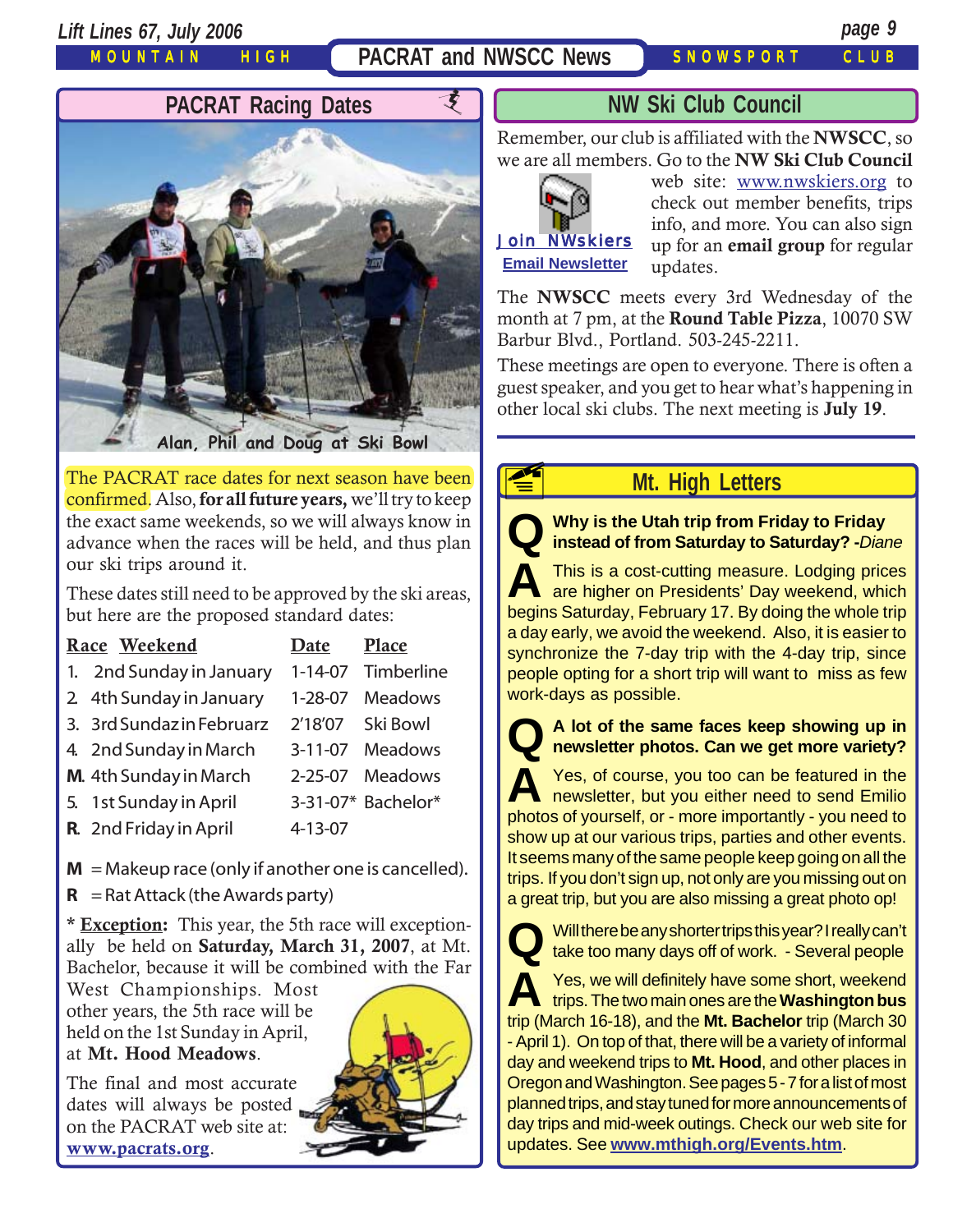# MOUNTAIN HIGH **FWSA - Far West Ski Assoc.** SNOWSPORT CLUB

# **Far West Convention FWSA FWSA FWSA Ski Week**



**June 9-11,2006.** At th recent Far West Ski Association Convention, held in Chandler, Arizona (near Phoenix), our member **Randy Lew** was elected the new FWSA President. Congratulations, Randy!

**Steve Coxen** was elected chairman of the Board of Trustees,.

**Debbi Kor-Lew** continues as VP of Marketing. Debbi also won the prestigious Elizabeth "Shatzi" Wood Award, the top awared given to a female by the FWSA. Congratulations Debbi!

See the FWSA web site for more info: **[www.fwsa.org](http://www.fwsa.org/)**.



**CLUB & COUNCIL AWARDS**

Clubs sorted into categories by size. Only NW clubs shown here.

### **Outstanding Website:**

 Class A: 3rd Place, Skiyente Class AA: 1st Place, Mountain High Class AAA: 3rd Place, S'No Joke Class AAAA: 1st Place, Bergfreunde Councils: 1st Place, NWSCC

## **Wentworth Outstanding Publication:**

 Class A: 2nd Place, Skiyente Class AA: 2nd Place, Mountain High Class AAA: 2nd Place, S'No Joke Class AAAA: 2nd Place, Bergfreunde Councils: 3rd Place, NWSCC

## **Tollakson Outstanding Club of the Year:**

 Class A: 1st Place, Skiyente (tie with LA club) Class AA: 1st Place, Mountain High Class AAAA: 2nd Place, Bergfreunde

The 2007 FWSA Convention will be held at Santa Clara, California, from May 31 to June 3, 2007.

NWSCC will be the host of the 2008 convention, and we are considering several venues.

You can see our entry essay for the Tollakson Outstanding Club Awared, posted on our web site at: **[http://www.mthigh.org/Documents/Mt-High-](http://www.mthigh.org/Documents/Mt-High-Outstanding-Club-2006.pdf)[Outstanding-Club-2006.pdf.](http://www.mthigh.org/Documents/Mt-High-Outstanding-Club-2006.pdf)**



**Jan 27 - Feb 3,2007.** The biggest ski party in the West is the annual Far West trip, involving dozens (if not

hundreds) of ski clubs throughout the Western States (OR, WA, ID, NV, CA, AZ, NM). See the FWSA web site: **[www.fwsa.org](http://www.fwsa.org/)**.

**FWSA FWSA**

**36** spots are reserved for Northwest skiers. About 20 are already taken. So, hurry up and sign up!

The phrase "champagne powder snow" was coined at Steamboat. With 20 lifts serving 143 trails, 3,600 vertical feet, and nearly 3,000 skiable acres, Steamboat provides a variety of terrain for every level of skier. Steamboat's six peaks are filled with groomed cruisers, bumps, steep, open meadows and legendary tree skiing.

**The price** (yet to be finalized) of abt. \$**850** includes:

- \* FWSA lodging (double occupancy);
- \* FWSA amenity package (all kinds of goodies);
- \* Lodging at The Lodge at Steamboat, located just 200 yards from the gondola;
- \* Welcome Party, Après Ski Party, Mountain Picnic, Farewell Awards Party;
- \* 3 Races; and
- \* 5 of 7 day Lift Tickets.

NOTE: Air & ground transportation is not included.

Plan now and reserve your spot by making a \$100 deposit! Deposits are fully refundable till June 30th.

**Payment Schedule**: July 1st – \$250 due, September 1st - \$350 due and November 1st – remaining balance due.

**Trip cancellation policy**: Cancellation from July1st until September 1st will result in a \$25 cancellation fee, cancellation between September 2nd and November 15th will result in a \$100 cancellation fee. NO REFUNDS after November 15th.

Please make your checks payable to: **Northwest Ski Club Council**, P.O. Box 1915, Portland OR 97207.

Contact **Rod Robinson** 541-344-7170, **[rdrobinson@aol.com](mailto:rdrobinson@aol.com)**

**Steamboat, CO**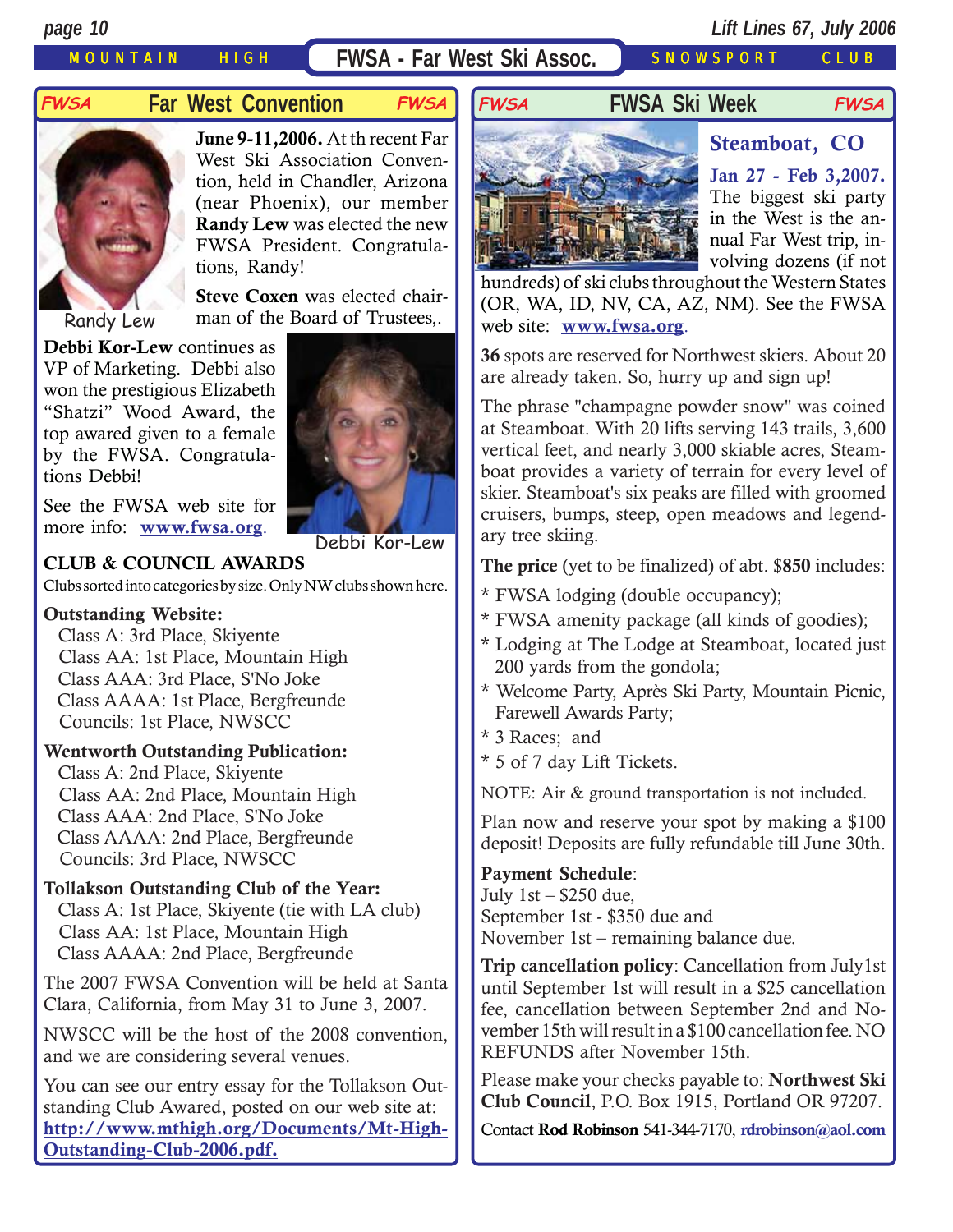| Lift Lines 67, July 2006                                                 |             |                                                                                                                                                                                                                                                                                                                                                                                                                                                                                                                                       | page 11                                                                                                                                                                                                                                                                                         |                |  |
|--------------------------------------------------------------------------|-------------|---------------------------------------------------------------------------------------------------------------------------------------------------------------------------------------------------------------------------------------------------------------------------------------------------------------------------------------------------------------------------------------------------------------------------------------------------------------------------------------------------------------------------------------|-------------------------------------------------------------------------------------------------------------------------------------------------------------------------------------------------------------------------------------------------------------------------------------------------|----------------|--|
| MOUNTAIN                                                                 | <b>HIGH</b> | Club info                                                                                                                                                                                                                                                                                                                                                                                                                                                                                                                             | <b>SNOWSPORT</b>                                                                                                                                                                                                                                                                                | CLUB           |  |
|                                                                          |             | <b>Cookbook for Skiers!</b>                                                                                                                                                                                                                                                                                                                                                                                                                                                                                                           | <b>Mountain High</b>                                                                                                                                                                                                                                                                            | <b>Meeting</b> |  |
| DOWNH44-<br><b>SKITTNTE SKI CLOB</b><br><b>DOth Anniversary Cookbook</b> |             | The Skiyente Ski Club has prepared a wonderful cook-<br>book, based on their experiences in the kitchen and on<br>the slopes. When you are skiing you need to eat properly!<br>The book is called Downhill Delights. It costs \$10, plus<br>\$2 for shipping. Send your name, address, phone number<br>and a check for \$12 payable to Skiyente Ski Club. Mail<br>it to: Skiyente Ski Club, PO Box 56342, Portland, OR<br>97238. Contact Louise DuFresne, skiarad@aol.com.<br>You can also find the book at Valian's skishop in Govy. | First Tuesday of the month.<br>Aug 1 (Tues.): Open to all who want<br>to get more involved with the club. An<br>organizational meeting to plan future<br>events.<br>Gather at 6:30 pm. Start at 7 pm.<br>Location: Round Table Pizza, 10070<br>SW Barbur Blvd., Portland, near Capi-<br>tolHwy. |                |  |

# **Mountain High snowsport club contacts:** *General information:* **[info@MtHigh.org](mailto:info@MtHigh.org)**

| President:             | Gary Stevenson, H: 503-257-6368,                                                      |  |  |
|------------------------|---------------------------------------------------------------------------------------|--|--|
| <b>Vice-President:</b> | Terry White, H: 503-297-1427, W: 503-296-6075, TWhite223@msn.com                      |  |  |
| Secretary:             | Sue Bennett, H: 503-774-8747, OptomistSue@comcast.net                                 |  |  |
| Treasurer:             | Kurt Krueger, H: 503-625-1492, telek2@att.net                                         |  |  |
| <b>Race Director:</b>  | Gordy Lusk, H: 503-804-8363, GordyLusk@hotmail.com                                    |  |  |
|                        | <i>Newsletter Editor:</i> Emilio Trampuz, H/W: 1-503-378-0171, <i>info@mthigh.org</i> |  |  |
|                        | Activities Director: Jaxine Harris, H: 503-692-9719, JaxineAH@msn.com                 |  |  |
| NWSCC Rep:             | Debbi Kor-Lew, H: 503-682-1563, W: 988-5138, ijustwannarun@aol.com                    |  |  |
| <b>Trip Directors:</b> | Marsha Cosgrove, H: 503-646-5292, W: 503-799-2833, HappyHairdresser@msn.com           |  |  |
|                        | Linda McGavin, H: 503-652-2840, W: 503-412-3531, Trips@mthigh.org                     |  |  |
|                        | Larry Bennett, H: 503-760-2360, BENNETT896@aol.com                                    |  |  |
|                        |                                                                                       |  |  |
|                        |                                                                                       |  |  |

# DOUGH TRANSMITTAL FORM

For all Mt. High trips, make check payable to: "**Mountain High Snowsport Club**" Mail to: Mountain High Snowsport Club, PO Box 2182, Portland, OR 97208.

| Please take my money, and apply it toward the following Ski Club fun stuff: |                                                                            |  | <b>Details</b>                                                                                                                                                                                                                                                                                                      |
|-----------------------------------------------------------------------------|----------------------------------------------------------------------------|--|---------------------------------------------------------------------------------------------------------------------------------------------------------------------------------------------------------------------------------------------------------------------------------------------------------------------|
|                                                                             |                                                                            |  | Deposit?Paidinfull?                                                                                                                                                                                                                                                                                                 |
| $\Box$ Membership Dues (for 2006/2007): Single (\$25) couple (\$40)         |                                                                            |  |                                                                                                                                                                                                                                                                                                                     |
|                                                                             | <b>Q PACRAT Racing</b> Total: \$85 Team name: _____________________        |  | $\frac{1}{2}$ $\frac{1}{2}$ $\frac{1}{2}$ $\frac{1}{2}$ $\frac{1}{2}$ $\frac{1}{2}$ $\frac{1}{2}$ $\frac{1}{2}$ $\frac{1}{2}$ $\frac{1}{2}$ $\frac{1}{2}$ $\frac{1}{2}$ $\frac{1}{2}$ $\frac{1}{2}$ $\frac{1}{2}$ $\frac{1}{2}$ $\frac{1}{2}$ $\frac{1}{2}$ $\frac{1}{2}$ $\frac{1}{2}$ $\frac{1}{2}$ $\frac{1}{2}$ |
| $\Box$ Utah 4-day (Feb. 9 - 13, 2007) Total \$769 Deposit: \$200            |                                                                            |  |                                                                                                                                                                                                                                                                                                                     |
| $\Box$ Utah 7-day (Feb. 9 - 16, 2007) Total \$999 Deposit: \$200            |                                                                            |  |                                                                                                                                                                                                                                                                                                                     |
|                                                                             | $\Box$ Washington bus trip (Mar. 16 - 18, 2007) Total \$200 Deposit: \$100 |  |                                                                                                                                                                                                                                                                                                                     |
|                                                                             |                                                                            |  | $\frac{1}{2}$ $\frac{1}{2}$ $\frac{1}{2}$ $\frac{1}{2}$ $\frac{1}{2}$ $\frac{1}{2}$ $\frac{1}{2}$ $\frac{1}{2}$ $\frac{1}{2}$ $\frac{1}{2}$ $\frac{1}{2}$ $\frac{1}{2}$ $\frac{1}{2}$ $\frac{1}{2}$ $\frac{1}{2}$ $\frac{1}{2}$ $\frac{1}{2}$ $\frac{1}{2}$ $\frac{1}{2}$ $\frac{1}{2}$ $\frac{1}{2}$ $\frac{1}{2}$ |
|                                                                             | Comments (For whom you are paying. Roommate requests, etc.):               |  |                                                                                                                                                                                                                                                                                                                     |

\_\_\_\_\_\_\_\_\_\_\_\_\_\_\_\_\_\_\_\_\_\_\_\_\_\_\_\_\_\_\_\_\_\_\_\_\_\_\_\_\_\_\_\_\_\_\_\_\_\_\_\_\_\_\_\_\_\_\_\_\_\_\_\_\_\_\_\_\_\_\_\_\_\_\_\_\_\_\_\_\_\_\_\_